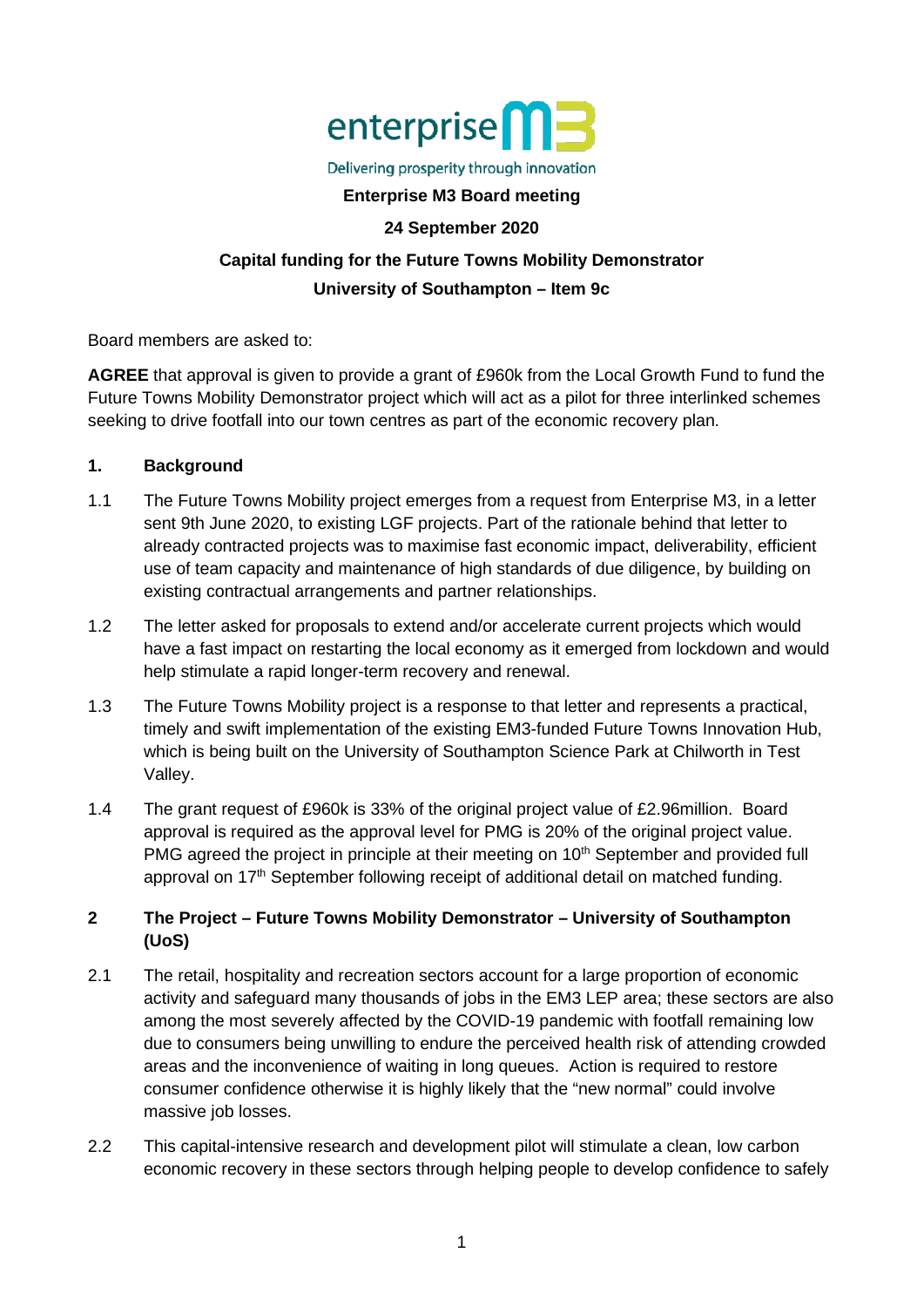and efficiently go back to shop and undertake leisure activities as lockdown measures ease. The pilot project is composed of three schemes

- rapid road space re-allocation (S1)
- implementation of a micro-mobility pilot (S2)
- development of the Smart Shopper app (S3)
- 2.3 Basingstoke, the largest town in the EM3 LEP area, will be used as a demonstration location. The growth of the town over the years has led to diverse mobility and transport needs; however, access to services, the town centre and key places of employment is predominantly done by car, as the town lacks the necessary infrastructure to facilitate an attractive walking and cycling experience. This means that Basingstoke offers a "clean slate" environment, on which a variety of solutions can be trialled, with successful interventions then being rolled out and deployed in other towns in the EM3 LEP area, where appropriate.
- 2.4 Rapid road space re-allocation (S1) recognises that maintaining a social distance of 1 or 2 metres is likely to be desirable by people but the challenge of doing this in public spaces is difficult, particularly where pavements are not wide enough or traffic flow does not allow for this. Experiments will be conducted to assess the effectiveness of reallocation of road space using temporary structures to permit more use of active travel (cycling and walking) and to prevent an increase in car use. Measures to be considered include the closure of some roads to cars and the provision of additional road space for cyclists and pedestrians. Some pilot schemes are already planned in Basingstoke and under the proposed work a number of appropriate sites and corridors will be selected for implementation, making use of relevant prioritisation tools.
- 2.5 The micro-mobility pilot (S2) builds on the opportunities for renewal, for doing things differently, as part of a green recovery in a post-COVID-19 economy. An e-bike and escooter leasing scheme will be set-up, launched and monitored, offering mid- to long-term rentals (by the week). The aim is to promote the benefits of e-bikes and e-scooters to existing and potential new e-cyclists and e-riders in order to support and encourage them to consider buying their own (as a "try-and-buy" opportunity) in future. The implementation will focus on Basingstoke's "golden triangle", the area formed by the town centre, the Basingstoke and North Hampshire Hospital and the Chineham business park, which offers a diverse set of users including key workers, residents and commuters
- 2.6 Development of the Smart Shopper app (S3) seeks to use digital technology to enable return to the high street by avoiding crowding and excessive queuing in retail, hospitality and recreation establishments. The app will allow people to anonymously register their intention to attend one or more locations at an approximate non-binding timeslot in advance. Together with other relevant data, such as real-time road traffic, pedestrian footfall and car park occupancy, Smart Shopper will be able to predict crowding levels during different times in order to assist consumers to plan ahead and notify them of locations which may be more crowded than they would wish. This will allow people to consider where they go and when and avoid overcrowding. As Basingstoke town centre has free WiFi, it will be possible to monitor the number of people in real-time.
- 2.7 In the short term, the project will enable consumers to avoid queues and crowded places, and access personal, active, lower carbon transport on safer, widened routes. This will help raise customer confidence and support local commerce. In the longer term, this form of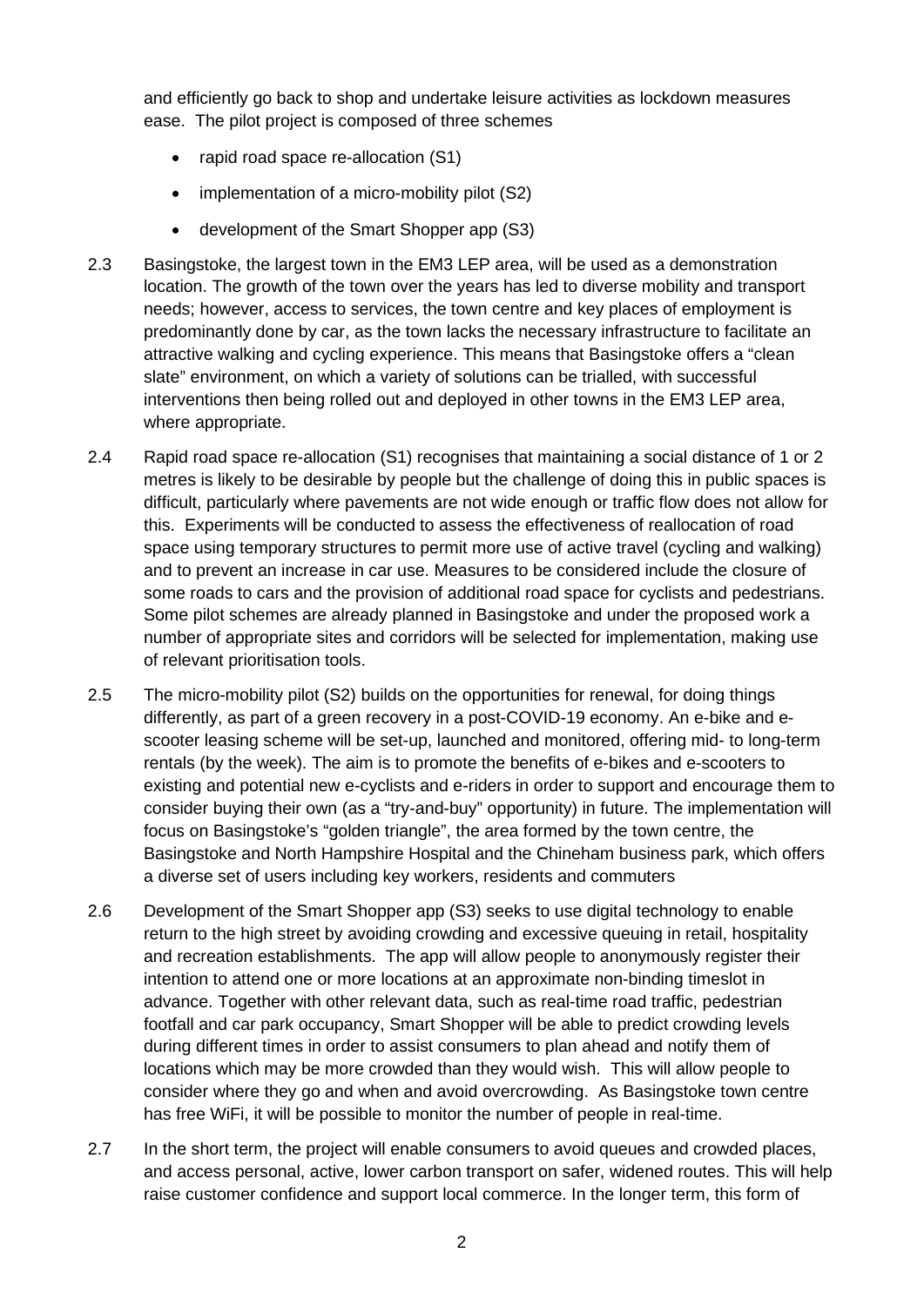mobility, combined with the road space re-allocation, will connect different commercial and public service hubs across the town leading to a greater sense of vitality and belonging to "one town".

- 2.8 Expert evaluation and modelling will be carried out by the University of Southampton Transport Research Group throughout the project and will provide an understanding of what does and does not work well in this pilot. This will result in a valuable solid evidencebased blue-print to support a local economic recovery and renewal strategy that can be "stepped-up" without risk to other towns in the region.
- 2.9 The project will be co-ordinated by the Future Towns Innovation Hub (FTIH) in close partnership with:
	- Transportation Research Group (TRG), University of Southampton (UoS)
	- Basingstoke and Deane Borough Council (BDBC)
	- Hampshire County Council (HCC)
	- WSP Group (WSP)
	- Centre for Towns (CfT)

# **Project costs**

- 2.10 The project is costed at £960k which represents a third (33 %) of the original £2.96m Enterprise M3 invested in the £10m Future Towns Innovation Hub.
- 2.11 The cost breakdown is as follows:

| Activity                            | Cost £k |
|-------------------------------------|---------|
| S1 Rapid reallocation of road space | 225     |
| S2 Micro mobility pilot             | 270     |
| S3 Smart shopper app                | 240     |
| Design and implementation support   | 225     |
| <b>TOTAL</b>                        | 960     |

- 2.12 Costs comprise capital costs, contractor costs, app development, implementation of all schemes including awareness raising and promotion and staff costs for monitoring and evaluation.
- 2.13 Through discussion with Basingstoke & Deane Borough Council and Hampshire County Council, matched funding of £125k has been identified. This comprises
	- Cash spend of up to £50,000 to support the project with funding to cover the costs of delivering some of the measures that will be identified as part of the demonstrator project and feasibility and viability testing. This includes making permanent changes to the highway or maintaining the "smart shopper" application.
	- In-kind match funding of over £50,000 from BDBC (one FTE) and £25,000 from HCC (0.5 FTE) based on the estimated amount of time staff members from HCC and BDBC will spend on the project to cover activities such as project management and coordination, procurement and contract management, monitoring and evaluation and engagement with local partners and businesses.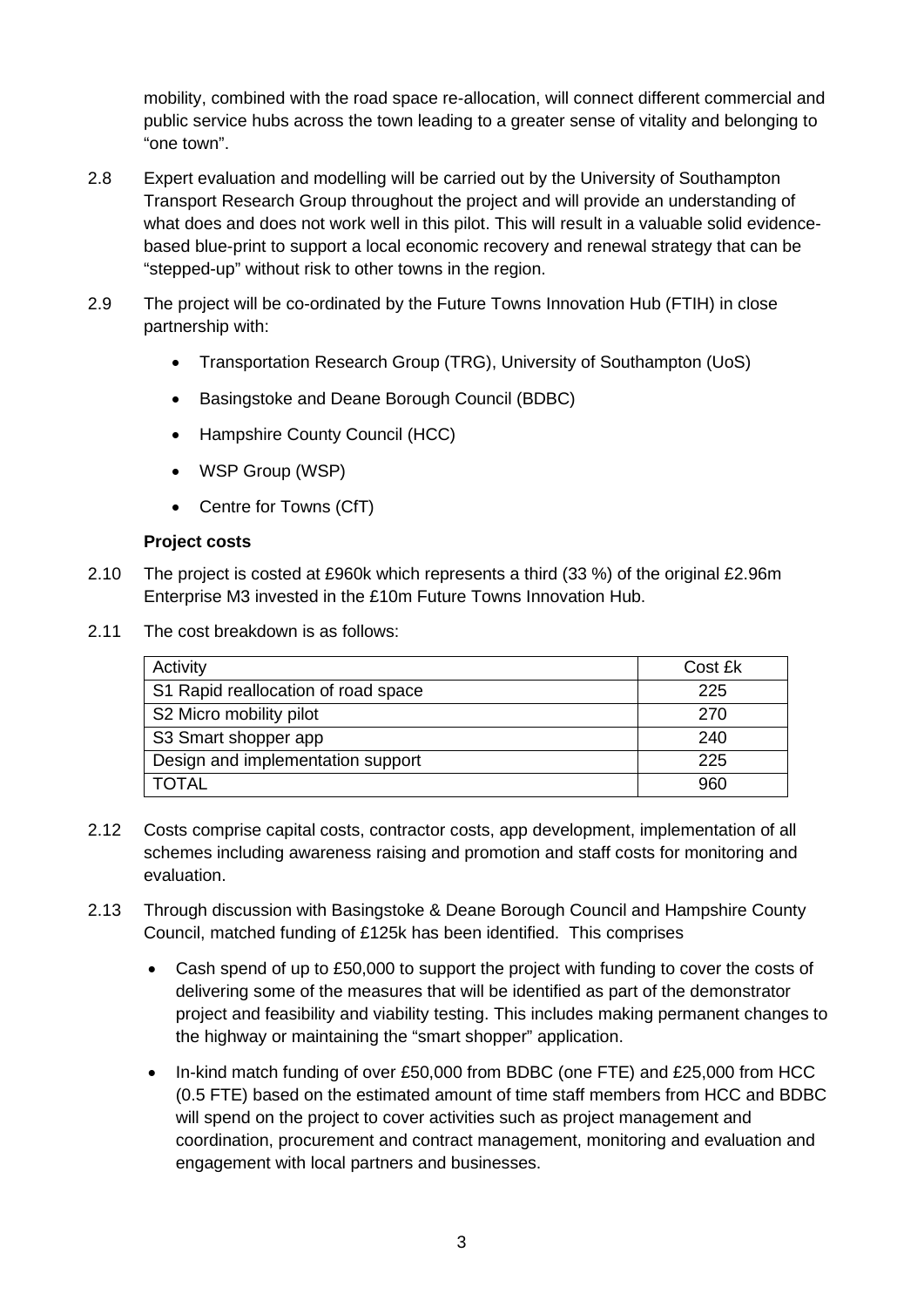2.14 The Future Towns Mobility Demonstrator should be viewed as an extension of the Future Towns Innovation Hub. The project is a practical implementation of the vision of the Future Towns Innovation Hub and is a real-world demonstrator that seeks to drive innovation and learning. The original Future Towns Innovation Hub is a £10.26m project that received £2.96m of Enterprise M3 Local Growth Fund money with a matched funding contribution of £5.8m from the University of Southampton and £1.5m from Research England. The matched funding for this project was 71% of the total project cost. If the figures for the two projects are utilised, 66% overall match is available for the original project and the additional demonstrator.

| Activity                                  | EM <sub>3</sub> | Match      | % match of total |
|-------------------------------------------|-----------------|------------|------------------|
|                                           | funding £m      | funding £m | project cost     |
| <b>Future Towns Innovation Hub</b>        | 2.96            | 7.3        |                  |
| <b>Future Towns Mobility Demonstrator</b> | 0.96            | 0.125      | 10               |
|                                           |                 |            |                  |
| <b>TOTAL</b>                              | 3.82            | 7.425      | 66               |

# **Project outputs**

- 2.15 The following project outcomes are expected
	- appropriately redesigned road sites in Basingstoke that will promote safe and socially-distanced travel to key destinations in the town, hence facilitating access to retail, hospitality and recreation activities.
	- real-life pilot demonstrator of micro-mobility leasing in the UK
	- useable app for controlling space in town centres
	- demonstration of best practice for rollout to other Enterprise M3 locations
- 2.16 According to the Institute of Fiscal Studies there are 12,600 jobs in the retail, hospitality and recreation sectors in the Basingstoke area – 14.7% of the area's workforce. Initial analysis by the Centre for Towns estimates that, unless drastic action is taken, based on current trends 35% of the pre-COVID-19 demand could be lost after a period of 12 months. In addition, restrictions on movement and a shift to home delivery and consumption will reduce demand in the town centre even further, putting 50-65% of Basingstoke's 12,600 retail, hospitality and recreation jobs at direct risk.
- 2.17 According to the Centre for Towns, this stimulus has the potential to save 50% of the current level of employment, which corresponds to safeguarding 6,300 jobs (this figure is being reviewed for appropriateness). However, it is anticipated that these measures will help support economic recovery. In addition, boosts to commercial activity will result as more people swapping cars for bikes or scooters leads to higher spend per visit (i.e. cyclists, including e-cyclists, tend to spend more money in town centres than drivers). Furthermore, the proposed measures are expected to have a significant impact on the local economy beyond the retail, hospitality and recreation sectors by promoting low-carbon mobility solutions.
- 2.18 A final report documenting the project's achievements and the findings obtained in terms of impacts, along with an executive summary, will be submitted to EM3 after all the implementation and evaluation work has been completed. The write-up will extend beyond the end of the project (March 2021) with an anticipated delivery of July 2021.